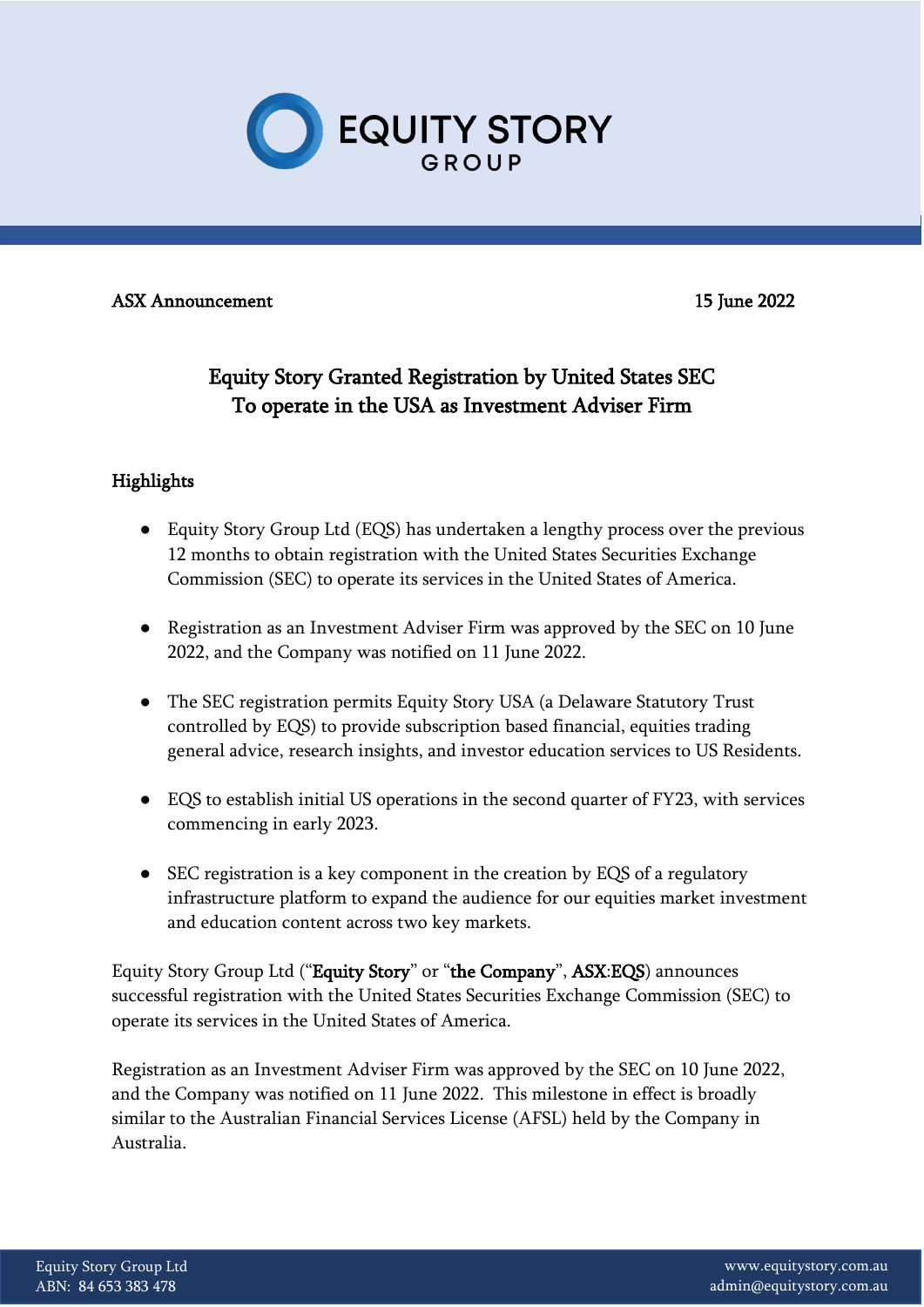

The SEC registration permits Equity Story USA (a Delaware Statutory Trust controlled by EQS) to provide subscription based financial, equities trading general advice, research insights, and investor education services to US Residents.

The Company's wholly owned subsidiary Equity Story Pty Ltd is the full beneficial owner of Equity Story USA ("the Trust"), including all the assets and registrations held by the Trust, and all revenue generated by Equity Story USA is the property of the Company via its subsidiary Equity Story Pty Ltd.

EQS plans to establish initial US operations in the second quarter of FY23, with services commencing in early 2023.

The Company is commencing the process of recruiting US equity market commentators to complement the existing Equity Story analyst team. These US based analysts will broadcast daily podcasts along similar lines to the current core subscriber offering of the Company in Australia. The US business will be managed from our Sydney offices.

US market content will be available to our existing Australian subscribers as a product add-on. In addition, US subscribers will be offered trading education content in due course. Marketing of these services will be primarily via US-based channel partners, and digital advertising initiatives to obtain an initial base of US members.

According to the ASX 2020 Australian Investor Study an estimated 6.6 million Australians hold listed equity investments. In comparison, 58% of Americans reported that they own stock, based on Gallup's April 2022 Economy and Personal Finance survey. This is slightly higher than the 56% measured in 2021 and 55% measured in 2020. This translates into approximately 144 million Americans owning stocks, roughly 21 times the size of the Australian market. This is a market that Equity Story is keen to address in a considered and cautious manner.

Trent McGraw, CEO of Equity Story, commented:

"SEC registration is an important milestone for the Company's future progress, and the key regulatory approval required to enable Equity Story to offer our content, podcasts and training courses to Americans. This also consolidates the Company's long term strategy to build a fully-licensed financial content platform across a number of international markets. Equity Story is now better positioned to execute our growth initiatives."